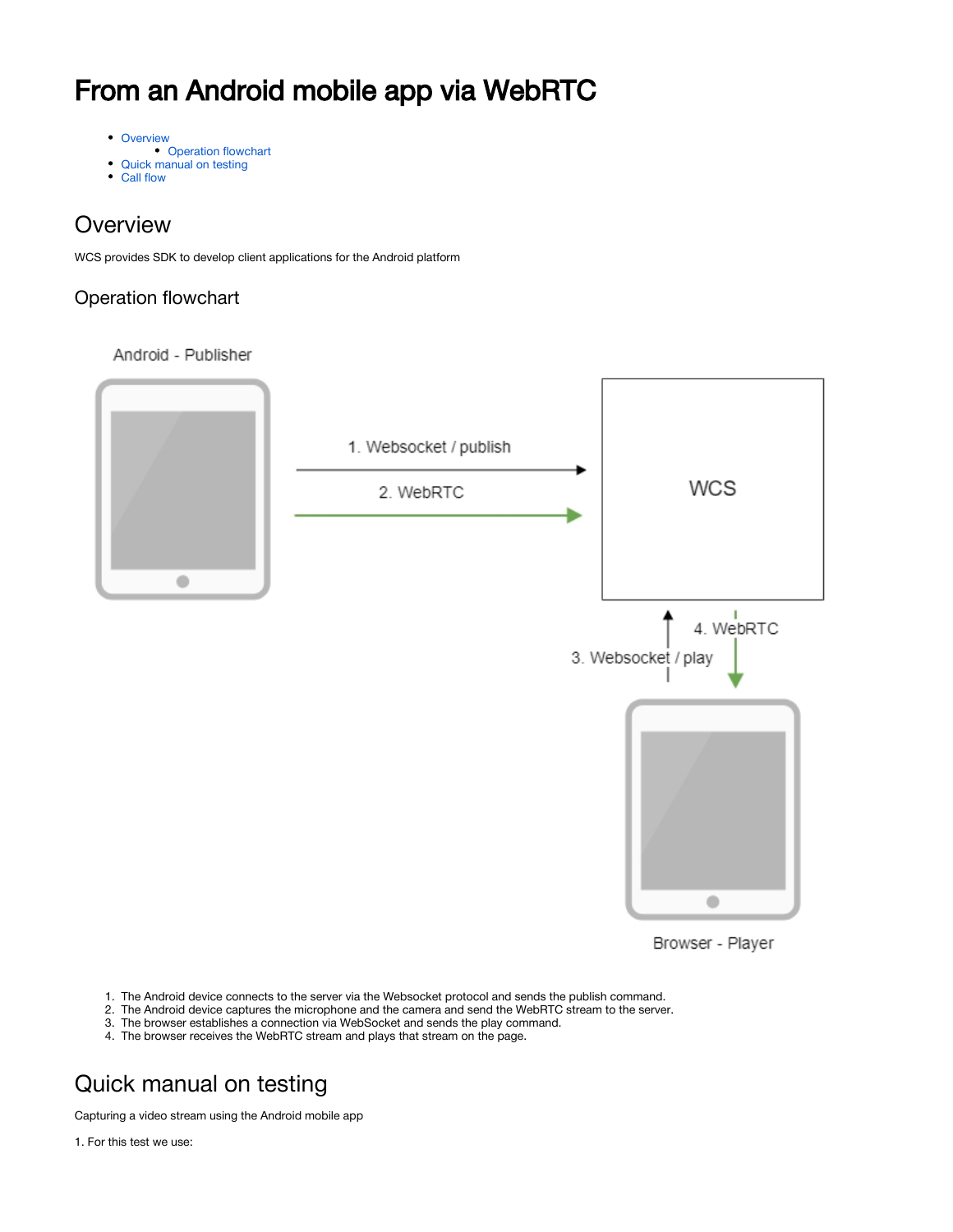- the demo server at demo.flashphoner.com;
- $\bullet$ the Streamer mobile app ([Google Play\)](https://play.google.com/store/apps/details?id=com.flashphoner.wcsexample.streamer);
- $\bullet$ the[Player](https://demo.flashphoner.com/client2/examples/demo/streaming/player/player.html)web application to display the captured stream

2. Install the Streamer mobile app on the Android device fro[mGoogle Play.](https://play.google.com/store/apps/details?id=com.flashphoner.wcsexample.streamer) Start the app on the device and enter the URL as wss://demo.flashphoner. com:8443/test/, where demo.flashphoner.com - is the address of the WCS server, /test/ is the identifier of the stream.

| <b>Streamer</b>                       |              |
|---------------------------------------|--------------|
|                                       |              |
|                                       |              |
|                                       |              |
|                                       |              |
|                                       |              |
| <b>WCS Url</b>                        |              |
| wss://demo.flashphoner.com:8443/test/ | <b>START</b> |
|                                       |              |
|                                       |              |
|                                       |              |

3. Click the "Start" button. Capturing of a video stream from the frontal camera of the device begins, and the stream is published to the server.



4. Open the Player web application, specify the stream identifier test in the "Stream" field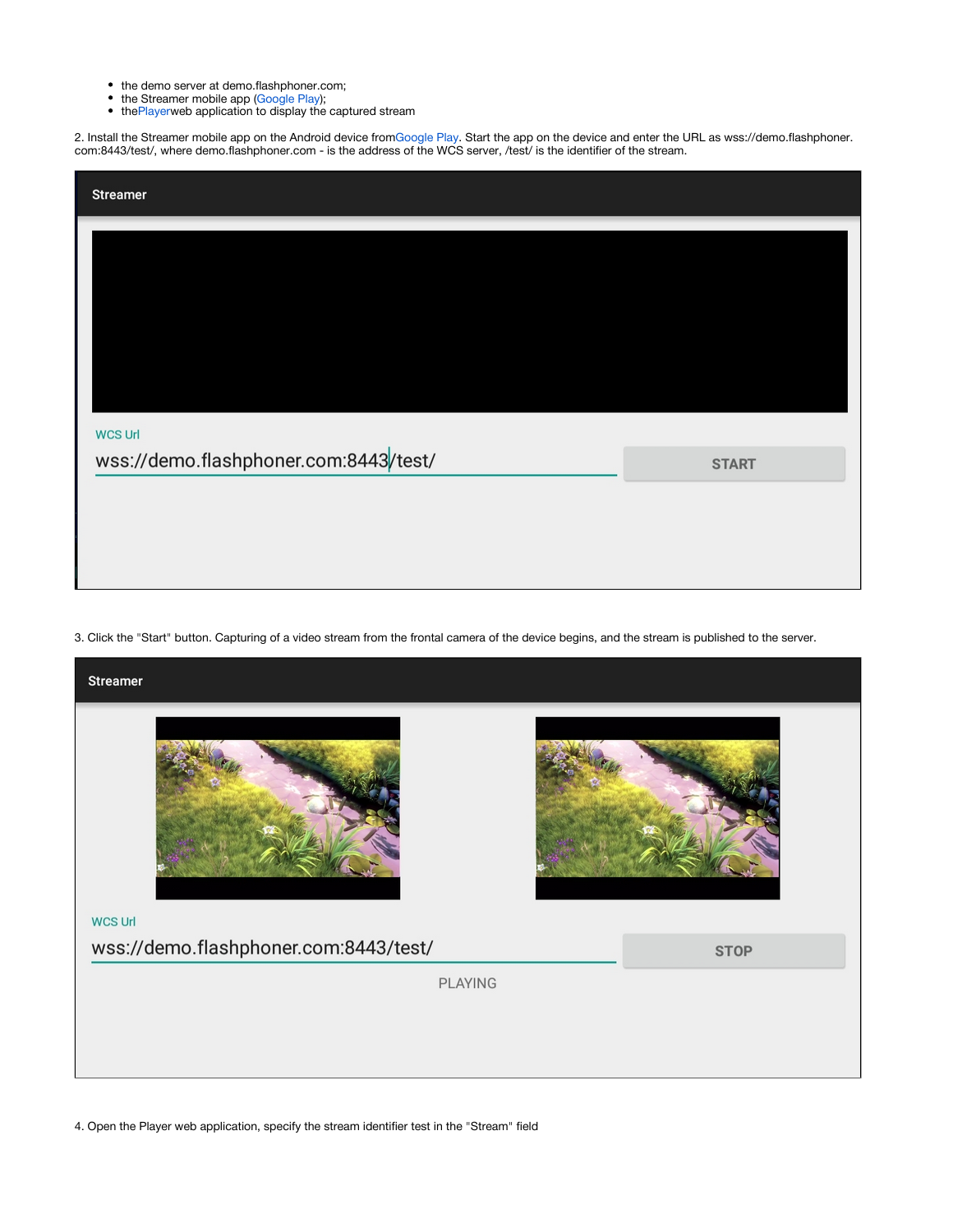|                | Player                         |  |
|----------------|--------------------------------|--|
|                |                                |  |
|                |                                |  |
|                |                                |  |
|                |                                |  |
|                |                                |  |
|                |                                |  |
|                |                                |  |
|                |                                |  |
|                |                                |  |
| <b>WCS URL</b> | wss://demo.flashphoner.com:844 |  |
| <b>Stream</b>  | test                           |  |
| Volume         |                                |  |

5. Click the "Start" button. Broadcasting from the mobile device starts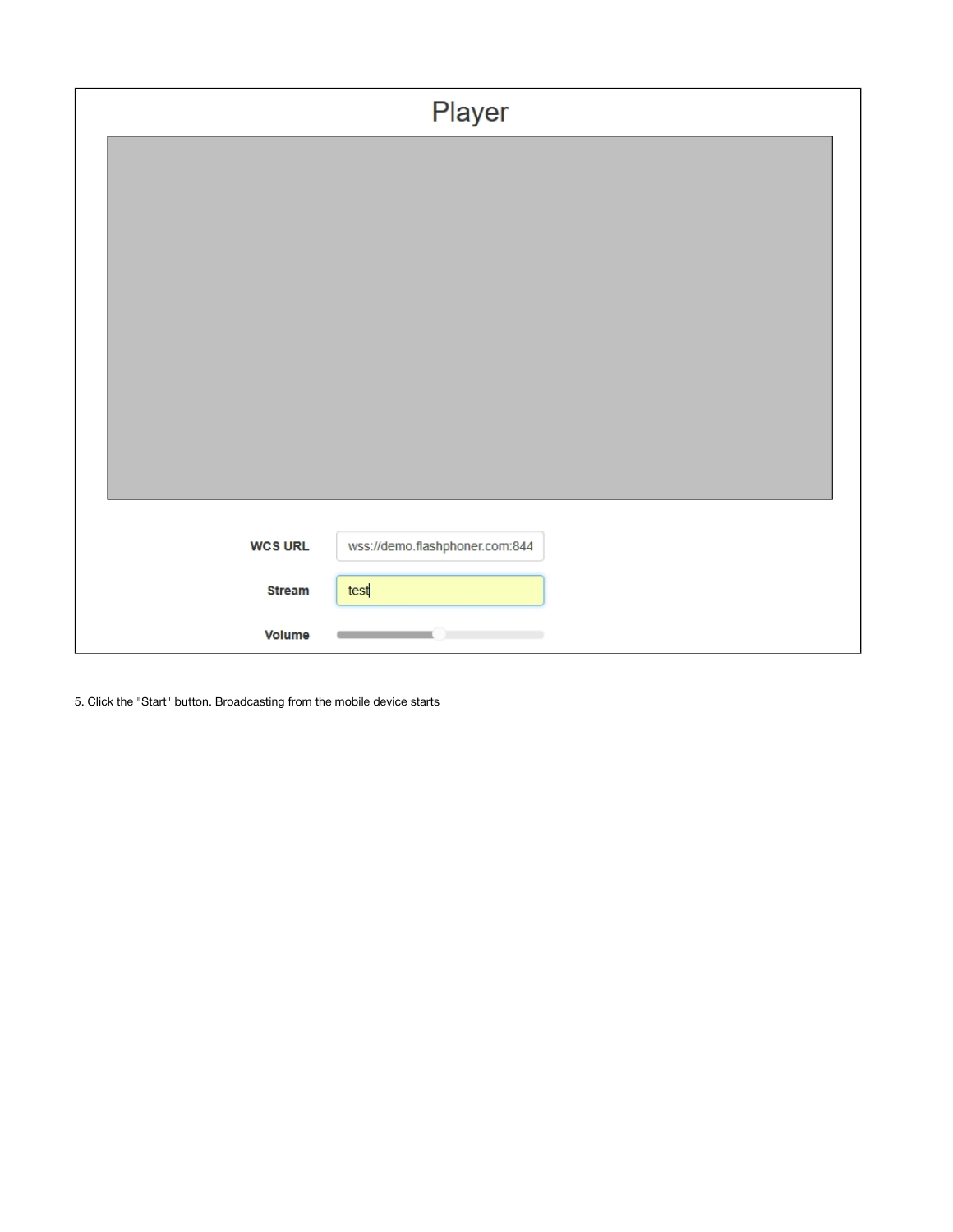

### <span id="page-3-0"></span>Call flow

Below is the call flow when using the Streamer example

[StreamerActivity.java](https://github.com/flashphoner/wcs-android-sdk-samples/blob/master/streamer/src/main/java/com/flashphoner/wcsexample/streamer/StreamerActivity.java)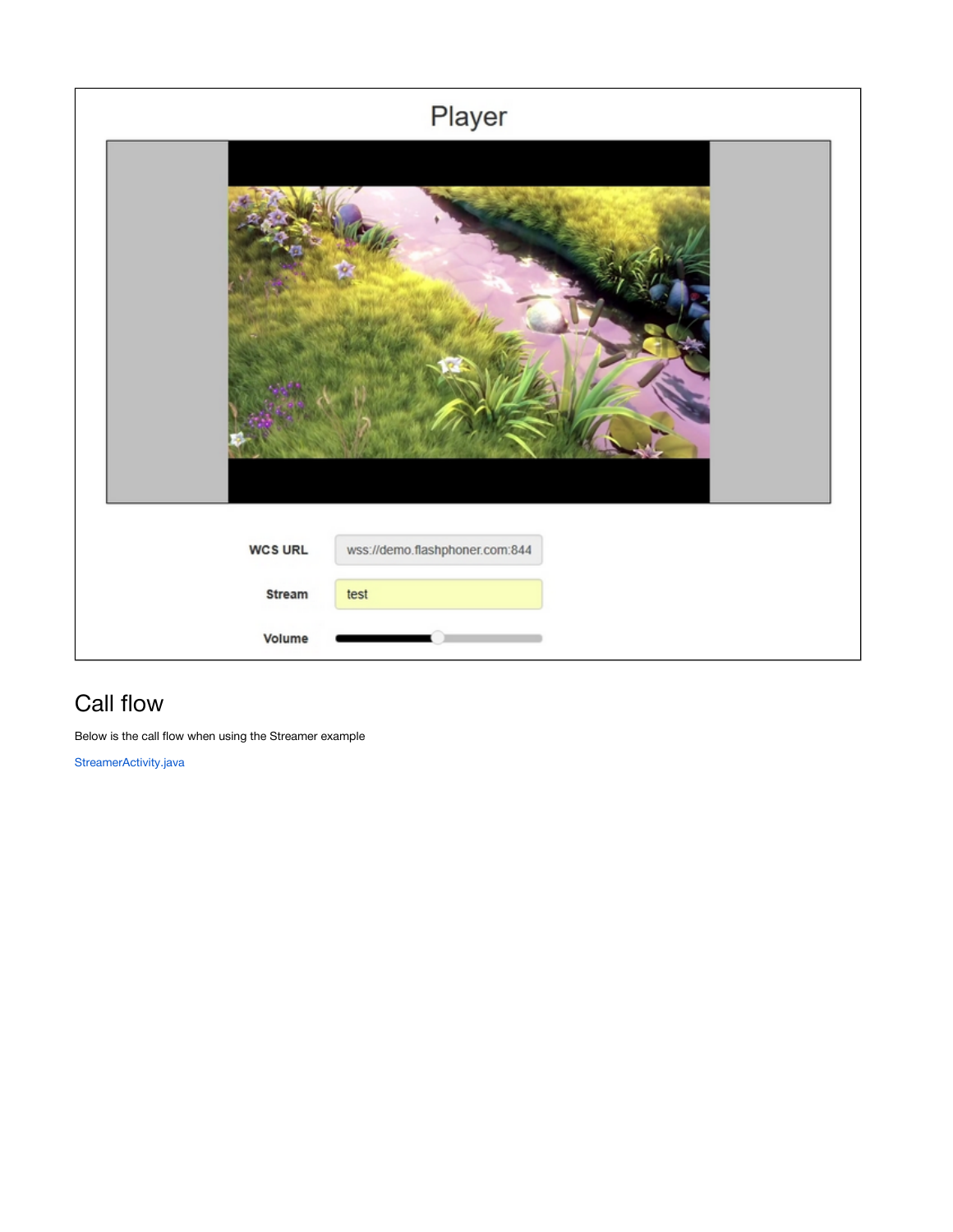

1. Establishing connection to the server.

Flashphoner.createSession()[;code](https://github.com/flashphoner/wcs-android-sdk-samples/blob/b3412c24c05fdbad85ba724b4f89ff2dfcbb8f71/streamer/src/main/java/com/flashphoner/wcsexample/streamer/StreamerActivity.java#L89)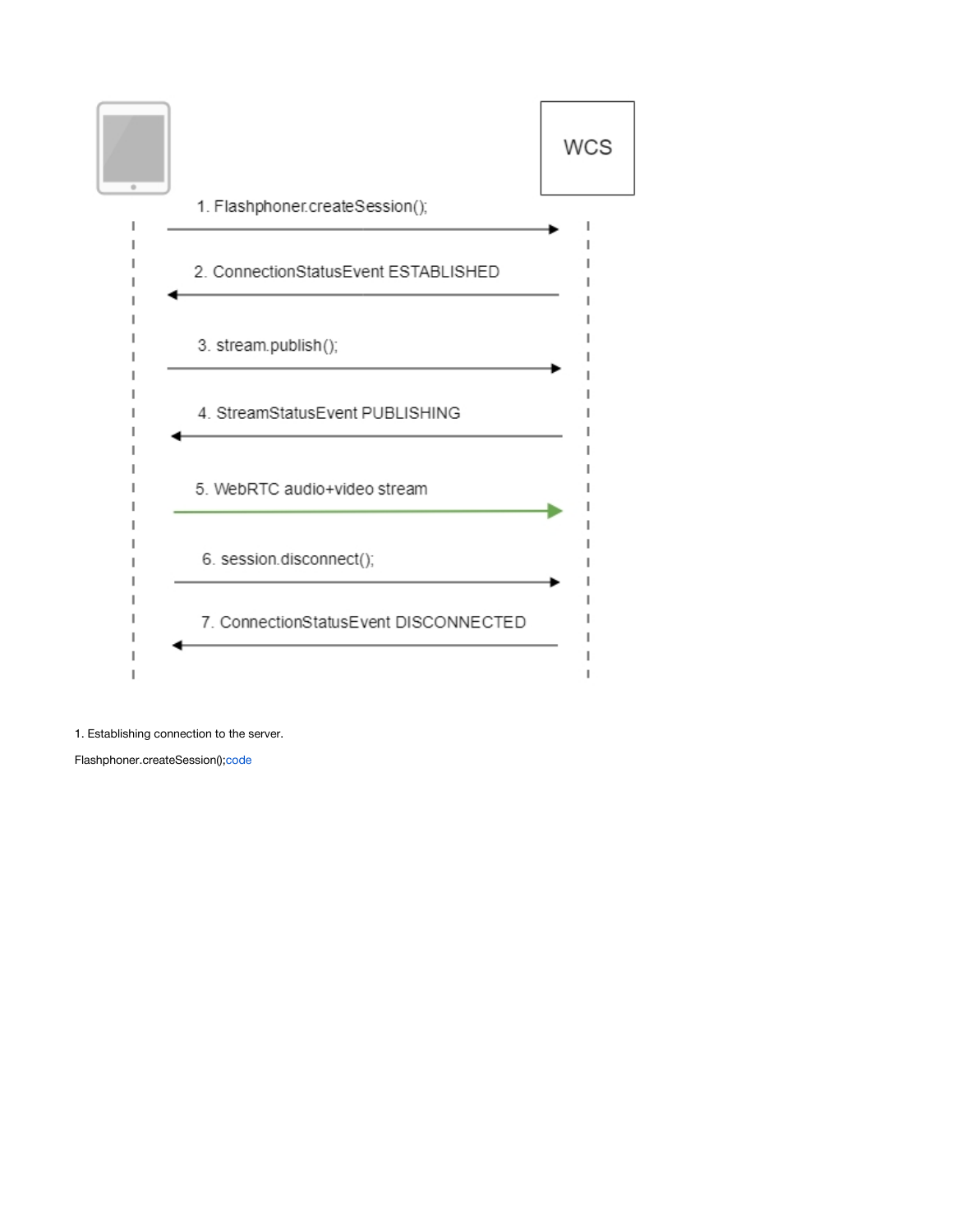```
 String url;
     final String streamName;
      try {
         URI u = new URI(mWcsUrlView.getText().toString());
        url = u.getScheme() + "://" + u.getHost() + ":" + u.getPort();
         streamName = u.getPath().replaceAll("/", "");
      } catch (URISyntaxException e) {
         mStatusView.setText("Wrong uri");
         return;
      }
      /**
      * The options for connection session are set.
      * WCS server URL is passed when SessionOptions object is created.
       * SurfaceViewRenderer to be used to display video from the camera is set with method SessionOptions.
setLocalRenderer().
       * SurfaceViewRenderer to be used to display preview stream video received from the server is set with 
method SessionOptions.setRemoteRenderer().
      */
     SessionOptions sessionOptions = new SessionOptions(url);
     sessionOptions.setLocalRenderer(localRender);
     sessionOptions.setRemoteRenderer(remoteRender);
      /**
      * Session for connection to WCS server is created with method createSession().
      */
     session = Flashphoner.createSession(sessionOptions);
```
#### 2. Receiving from the server an event confirming successful connection.

#### ConnectionStatusEvent ESTABLISHE[Dcode](https://github.com/flashphoner/wcs-android-sdk-samples/blob/b3412c24c05fdbad85ba724b4f89ff2dfcbb8f71/streamer/src/main/java/com/flashphoner/wcsexample/streamer/StreamerActivity.java#L125)

```
 public void onConnected(final Connection connection) {
         runOnUiThread(new Runnable() {
             @Override
             public void run() {
                 mStartButton.setText(R.string.action_stop);
                 mStartButton.setTag(R.string.action_stop);
                 mStartButton.setEnabled(true);
                 mStatusView.setText(connection.getStatus());
                 /**
                  * The options for the stream to publish are set.
                  * The stream name is passed when StreamOptions object is created.
\star/
                 StreamOptions streamOptions = new StreamOptions(streamName);
                 /**
                  * Stream is created with method Session.createStream().
\star/
                 publishStream = session.createStream(streamOptions);
```
#### 3. Publishing the stream.

stream.publish()[;code](https://github.com/flashphoner/wcs-android-sdk-samples/blob/b3412c24c05fdbad85ba724b4f89ff2dfcbb8f71/streamer/src/main/java/com/flashphoner/wcsexample/streamer/StreamerActivity.java#L271)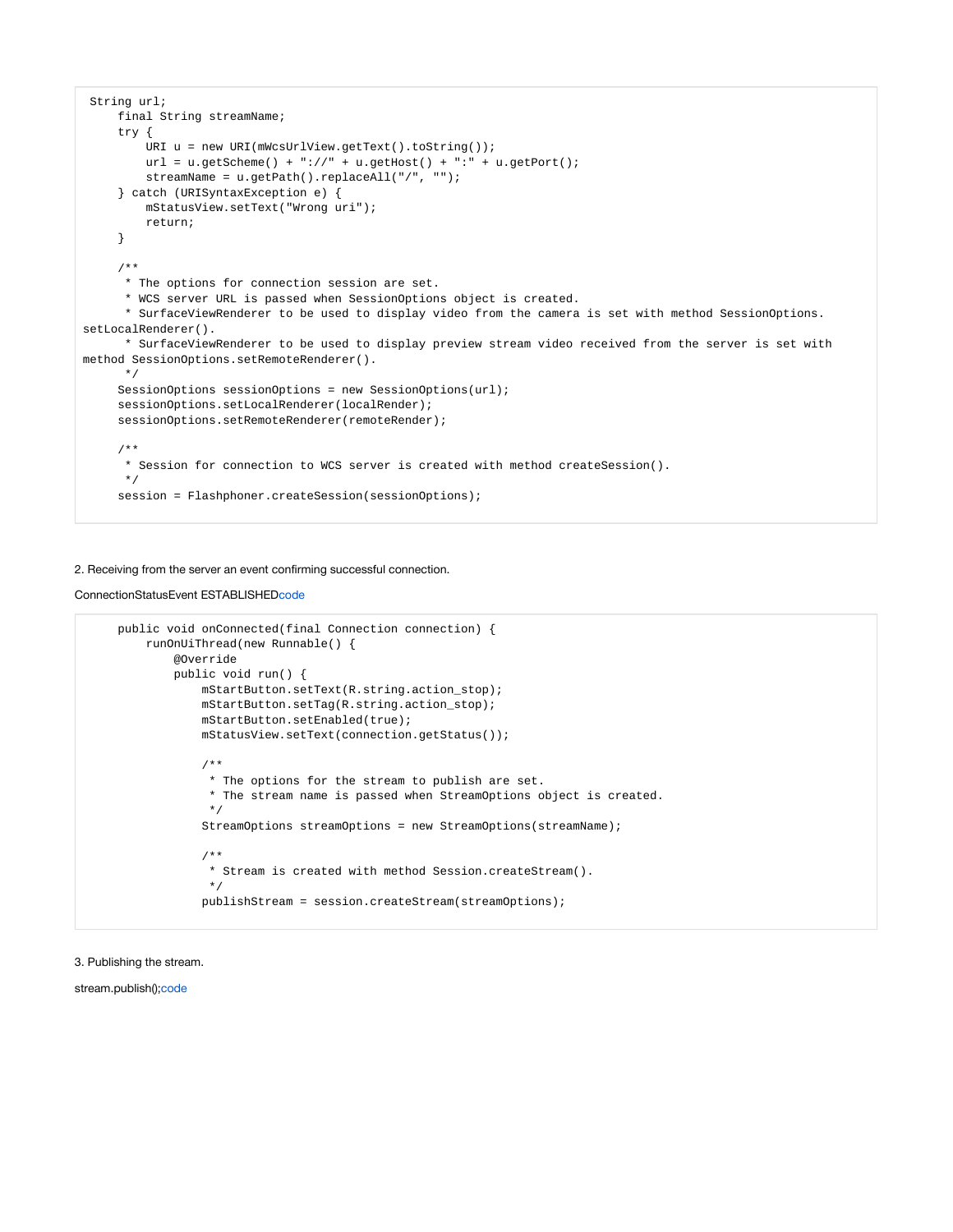```
 @Override
    public void onRequestPermissionsResult(int requestCode,
                                          @NonNull String permissions[], @NonNull int[] grantResults) {
        switch (requestCode) {
            case PUBLISH_REQUEST_CODE: {
                if (grantResults.length == 0 ||
                        grantResults[0] != PackageManager.PERMISSION_GRANTED ||
                        grantResults[1] != PackageManager.PERMISSION_GRANTED) {
                    mStartButton.setEnabled(false);
                   session.disconnect();
                    Log.i(TAG, "Permission has been denied by user");
                } else {
                    /**
                     * Method Stream.publish() is called to publish stream.
\star/ publishStream.publish();
                    Log.i(TAG, "Permission has been granted by user");
 }
           }
        }
    }
```
#### 4. Receiving from the server an event confirming successful publishing of the stream.

```
StreamStatusEvent, status PUBLISHINGcode
```

```
 publishStream.on(new StreamStatusEvent() {
        @Override
        public void onStreamStatus(final Stream stream, final StreamStatus streamStatus) {
           runOnUiThread(new Runnable() {
               @Override
               public void run() {
                   if (StreamStatus.PUBLISHING.equals(streamStatus)) {
 /**
                       * The options for the stream to play are set.
                       * The stream name is passed when StreamOptions object is created.
*/
                      StreamOptions streamOptions = new StreamOptions(streamName);
 /**
                       * Stream is created with method Session.createStream().
*/
                      playStream = session.createStream(streamOptions);
```
#### 5. Sending audio and video stream via WebRTC

#### 6. Stopping publishing the stream.

```
;code
```

```
 } else {
                mStartButton.setEnabled(false);
 /**
                * Connection to WCS server is closed with method Session.disconnect().
\star/ session.disconnect();
 }
```
#### 7. Receiving from the server and event confirming successful unpublishing of the stream.

```
ConnectionStatusEvent DISCONNECTEDcode
```